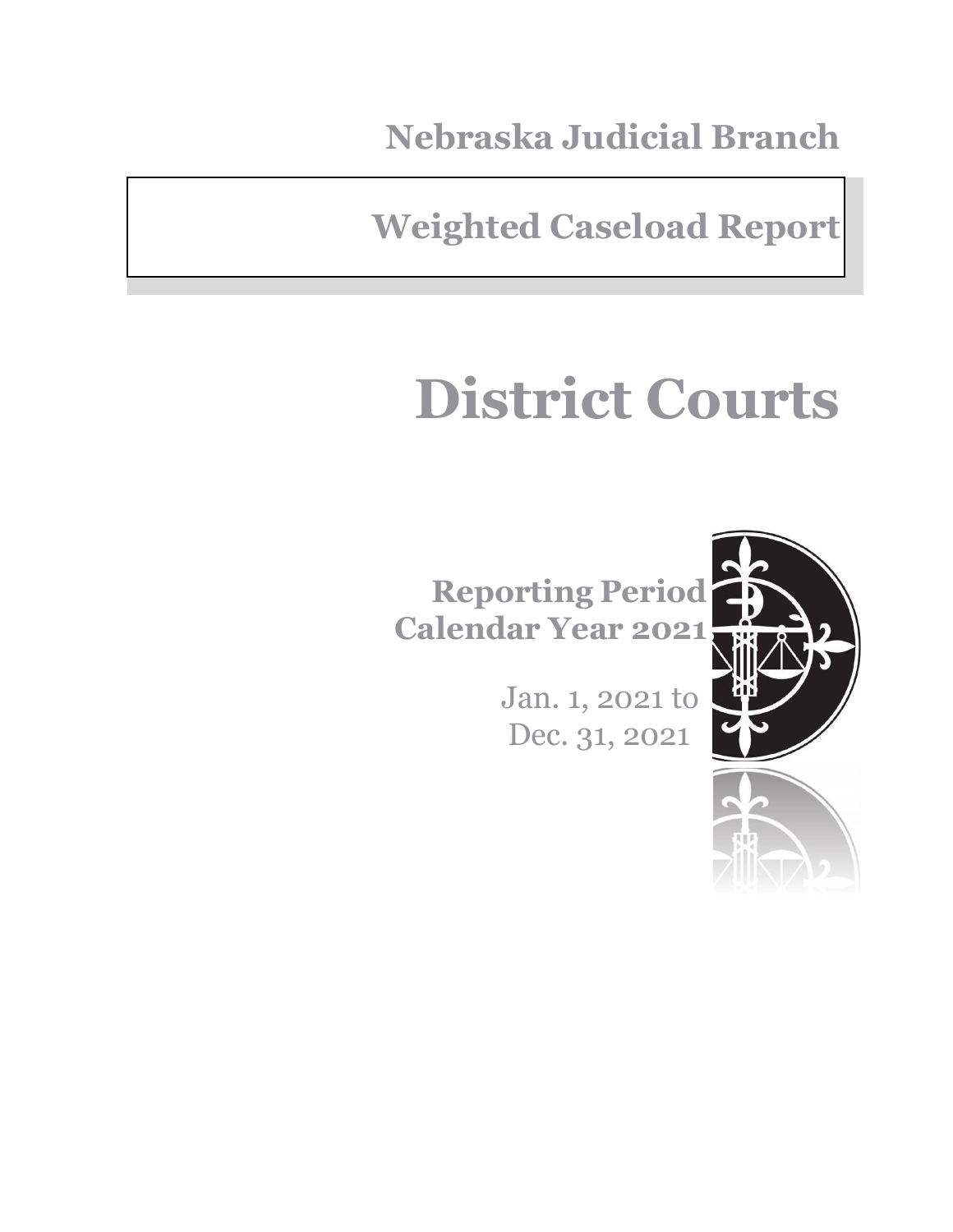### **Table of Contents**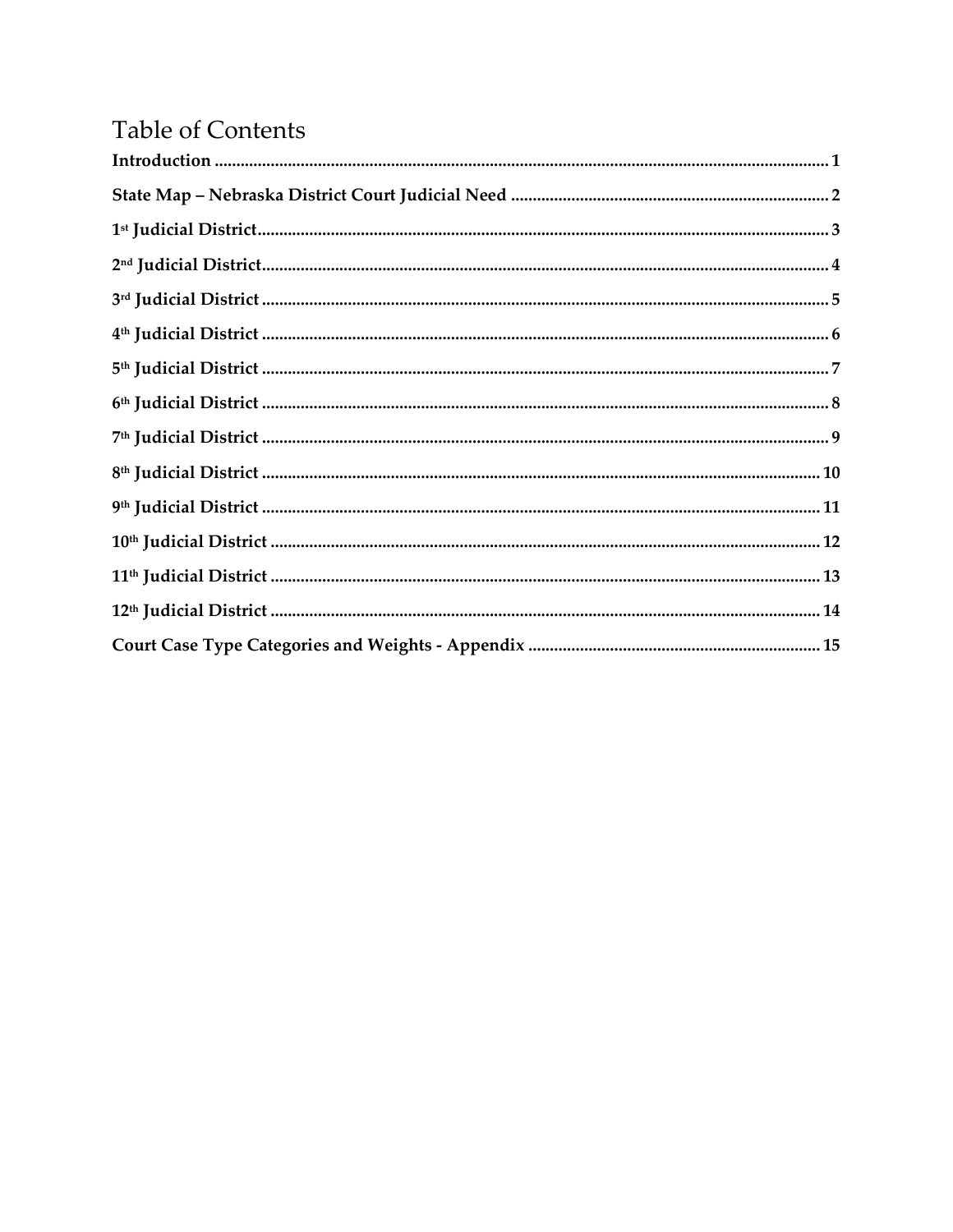### Weighted Caseload Report Nebraska District Courts Weighted Caseload Report

Nebraska has a district court in each of its 93 counties, organized into 12 Judicial Districts. Pursuant to Neb. Rev. Stat. § 24-301.02, the Legislature determines the number of district court judges who serve in each judicial district, and the geographic boundaries of each judicial district. An objective assessment of judicial workload allows informed decisions about district boundaries and the number of judges needed to timely resolve the cases in each judicial district.

To assist in evaluating judicial workloads, Neb. Rev. Stat. § 24-1007(1) requires the Nebraska Administrative Office of the Courts and Probation (AOCP) to compile judicial workload statistics based on caseload numbers weighted by category of case. These weighted caseload statistics are used by the Judicial Branch, the Judicial Resources Commission, and the Legislature to evaluate judicial need, and guide decisions and recommendations on how best to allocate judicial resources across the state.

To ensure the validity, uniformity and accuracy of the AOCP's judicial workload statistics, a statewide judicial time study was conducted in 2019-2020 under the direction and leadership of the National Center for State Courts. For a full description of the judicial time study and the recommended weighting methodology and standards, see *Nebraska Judicial Workload Assessment Final Report* (October 2020) on the Nebraska Supreme Court Website. Because this Weighted Caseload Report utilizes the methodology and standards from the 2020 workload assessment, direct comparison to archived reports is not recommended.

No quantitative judicial workload assessment method, including the weighted caseload method, can determine the exact number of judges needed within each judicial district. But weighted caseload statistics can approximate the number of judges needed to handle the current caseload in each judicial district. When weighted caseload statistics are examined in conjunction with other important influencing factors it provides an objective and standardized way to assess judicial need and to fairly allocate judicial resources among judicial districts.



### **Corey R. Steel | Nebraska State Court Administrator Nebraska Supreme Court Administrative Office of the Courts & Probation**

Rm. 1213 State Capitol | P.O. Box 98910 | Lincoln, NE 68509 T 402.471.3730 | F 402.471.2197 [www.supremecourt.ne.gov](http://www.supremecourt.ne.gov/)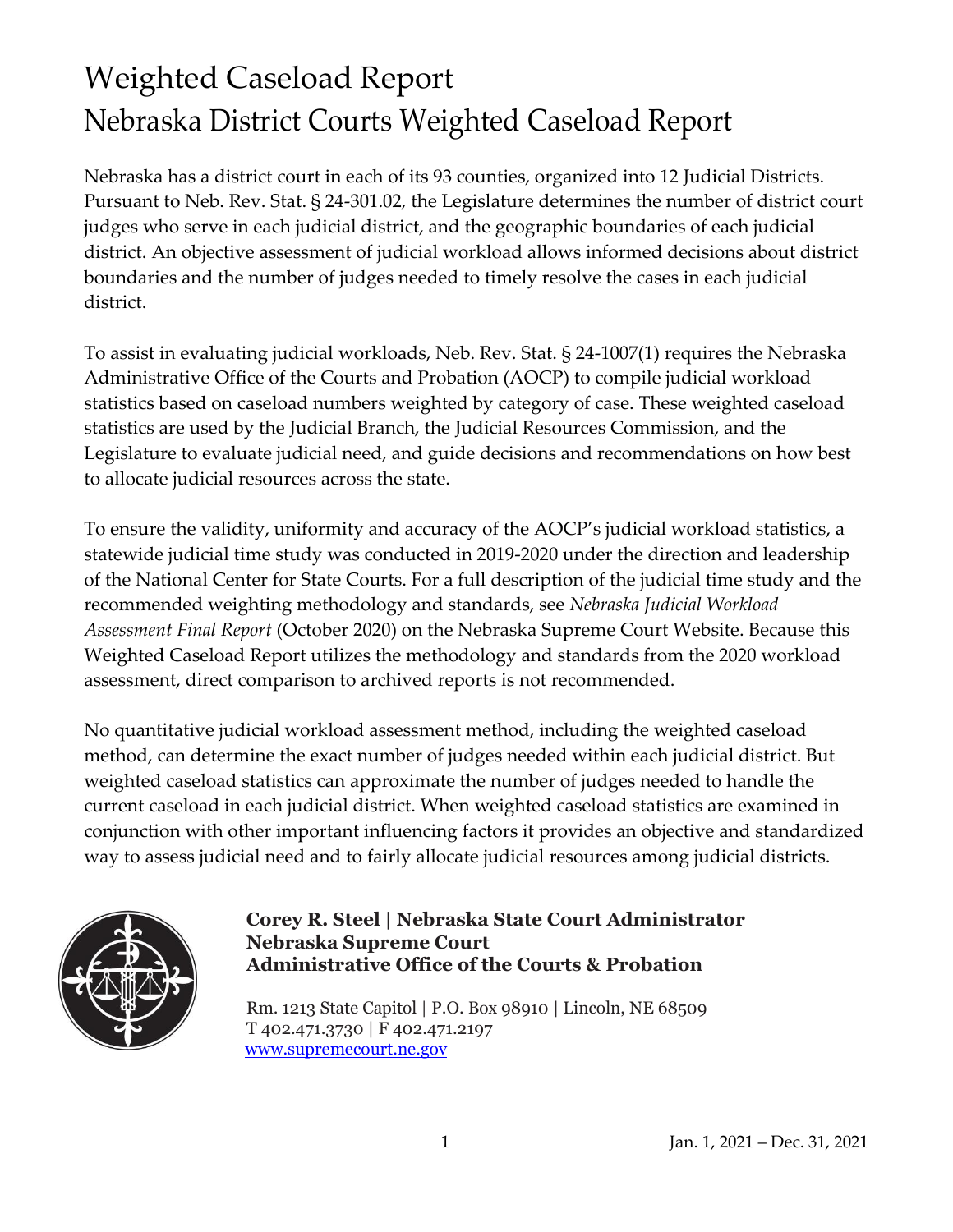# **Nebraska District Court Judicial Needs**

Calendar Year 2021 (Jan. 1, 2021 – Dec. 31, 2021)



Note: Differences between the total District Court Need for Judges and the sum of individual counties is due to rounding to the nearest one-hundredth.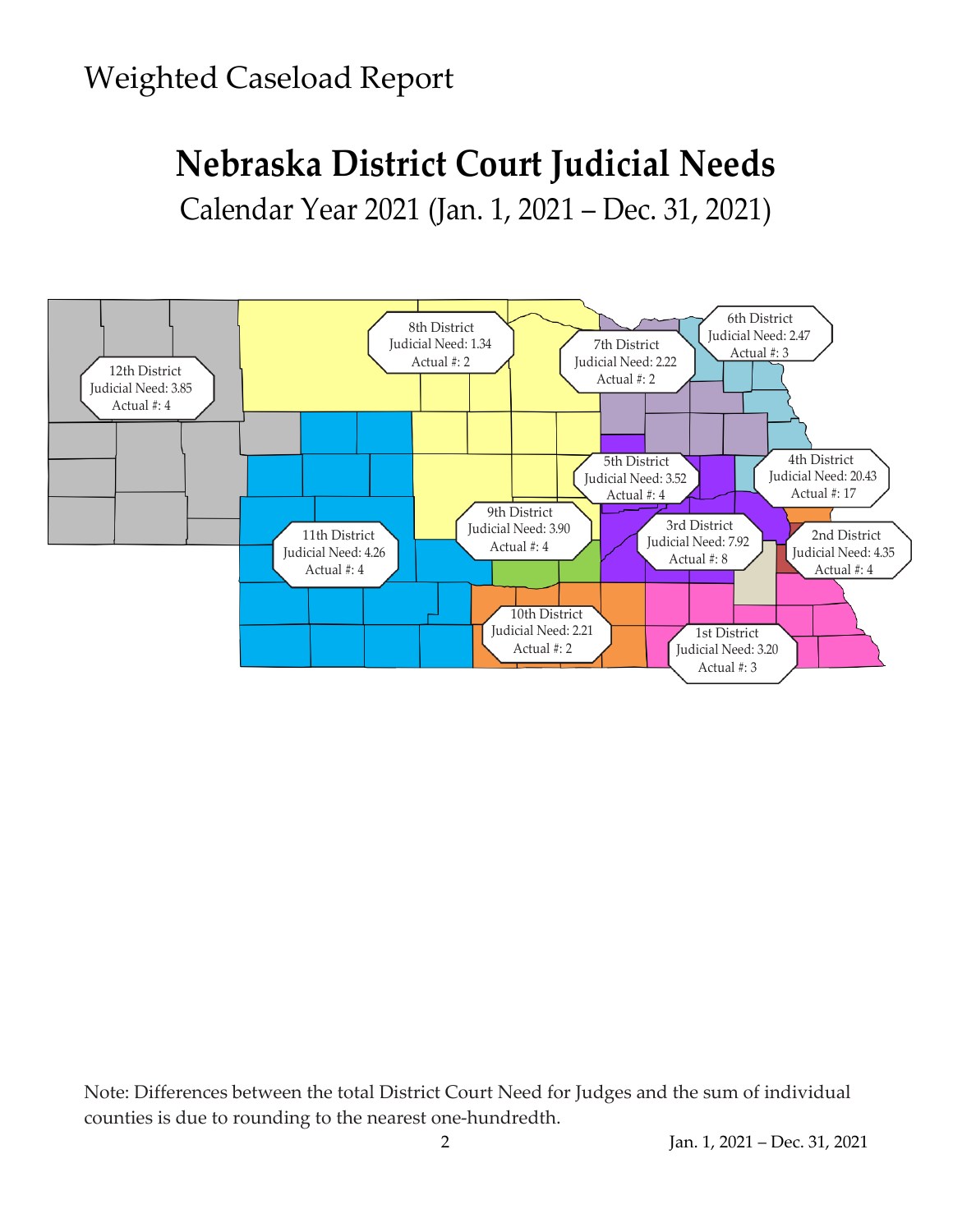## Weighted Caseload Report 1 st Judicial District – District Court

| District court need for judges: | 3.20 |
|---------------------------------|------|
| Current number of judges:       | 3    |
| Workload per judge:             | 1.60 |

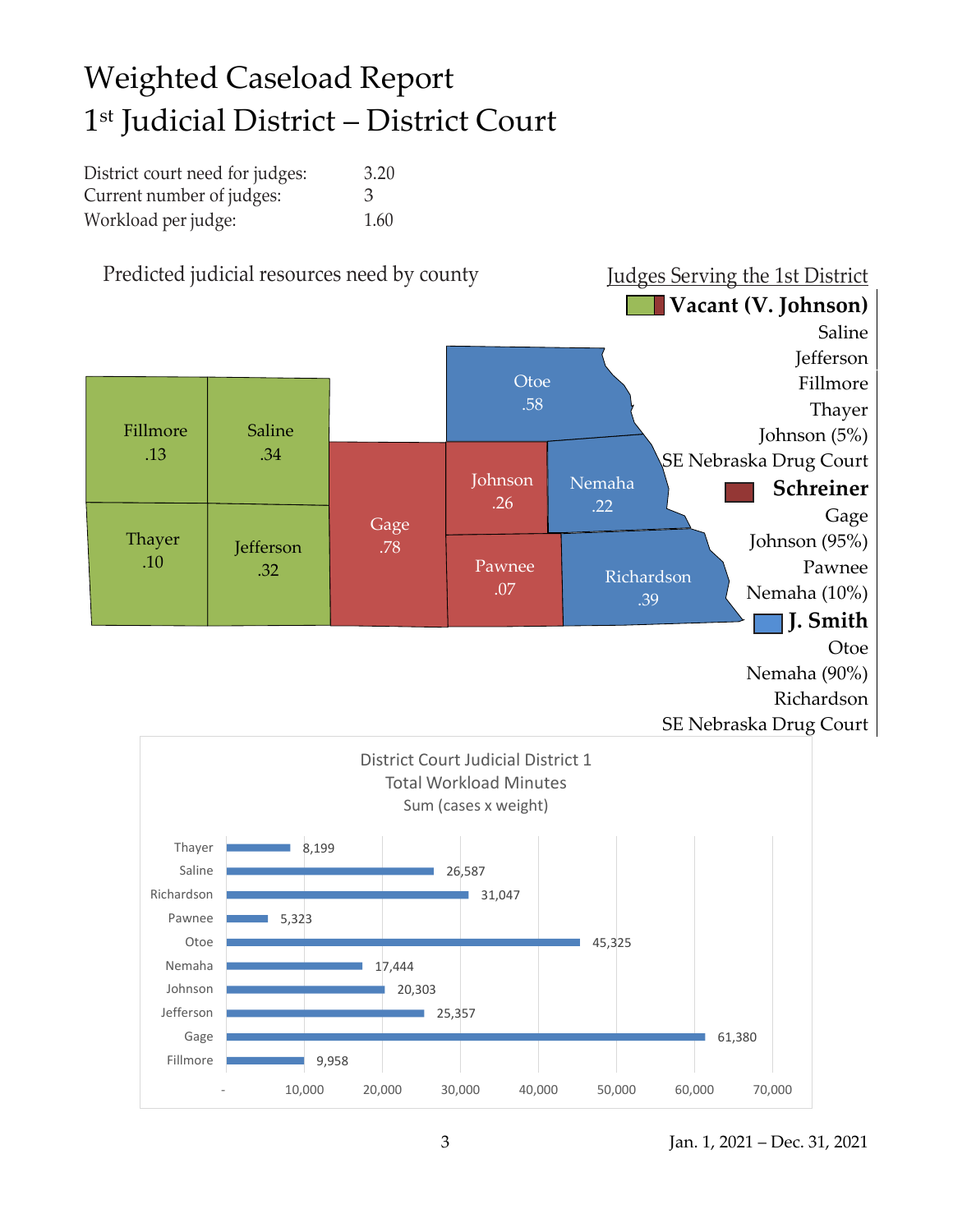### Weighted Caseload Report 2 nd Judicial District – District Court

| District court need for judges: | 4.35 |
|---------------------------------|------|
| Current number of judges:       | 4    |
| Workload per judge:             | 1.09 |



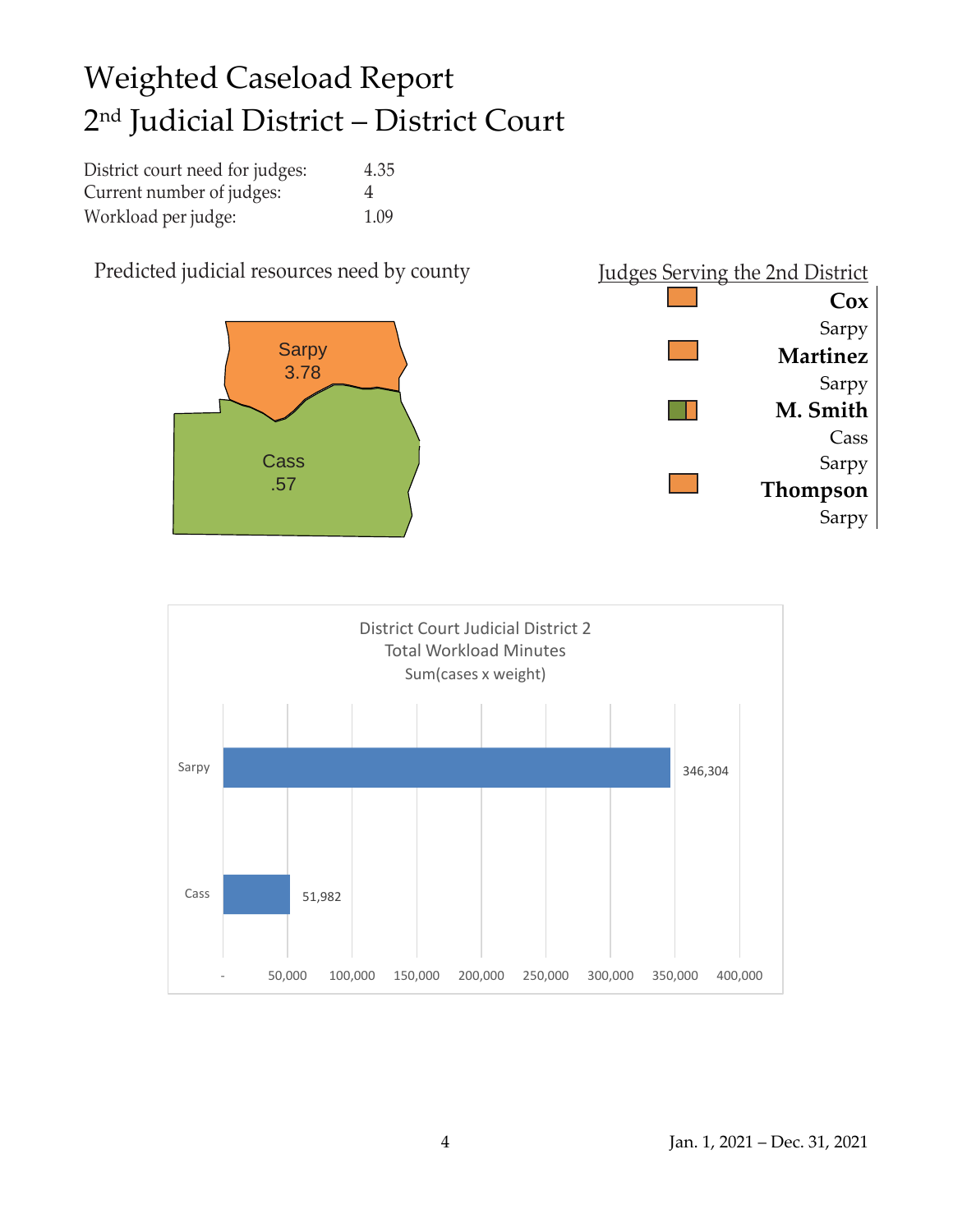### Weighted Caseload Report 3 rd Judicial District – District Court

| District court need for judges: | 7.92         |
|---------------------------------|--------------|
| Current number of judges:       | $\mathsf{x}$ |
| Workload per judge:             | 0.99         |

Predicted judicial resources need by county



|  |  | Judges Serving the 3rd District |
|--|--|---------------------------------|
|  |  |                                 |
|  |  |                                 |

**Ideus Jacobsen Maret McManaman Nelson Otte Post Strong**

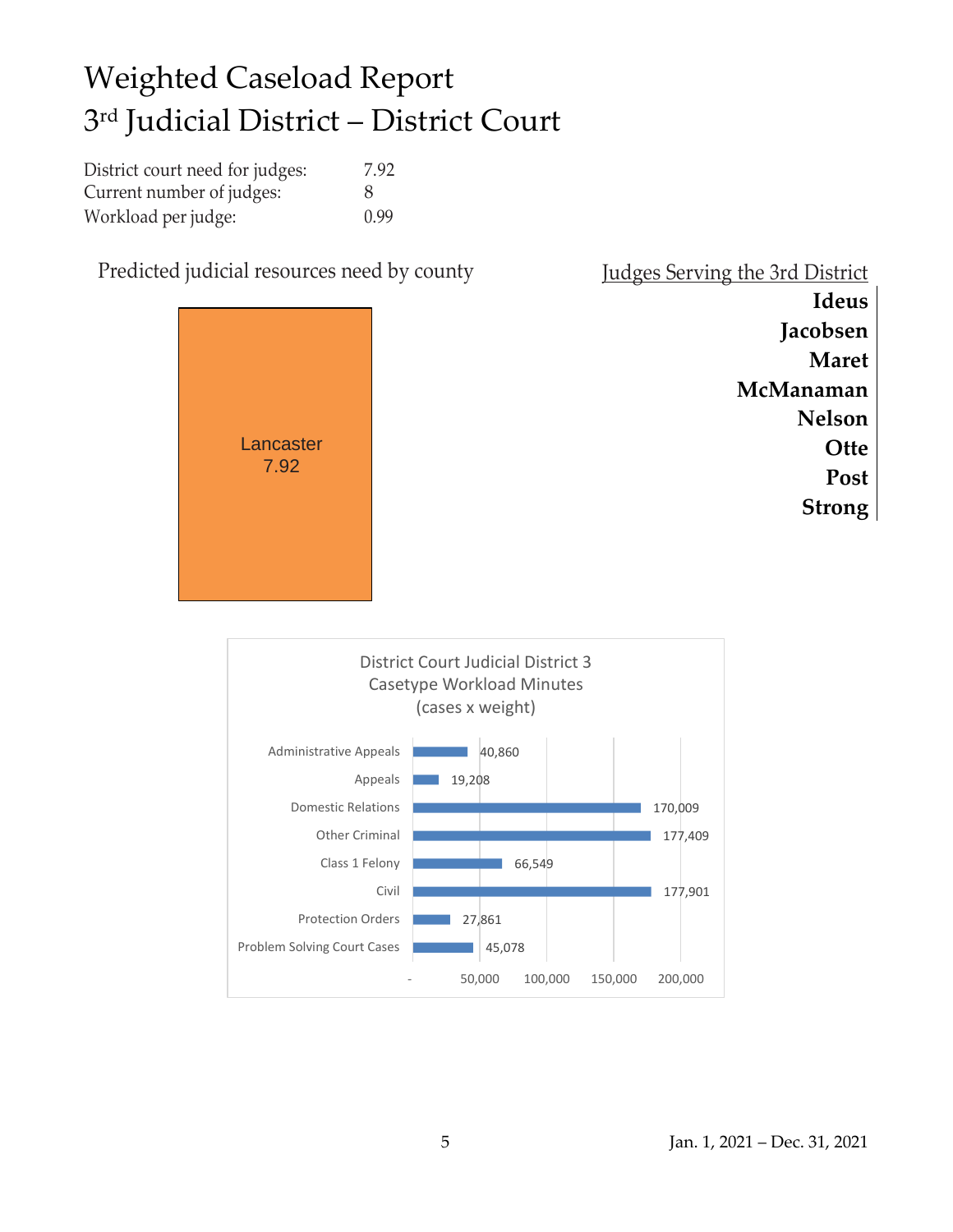### Weighted Caseload Report **4 th Judicial District – District Court**

| District court need for judges: | 20.43 |
|---------------------------------|-------|
| Current number of judges:       | 17    |
| Workload per judge:             | 1.20  |

Predicted judicial resources need by county Judges Serving the 4th District



**Alioth Bataillon Bowie Burns Coffey Derr Dougherty Engleman Keane (appointed Nov. 2021)(Schatz) Lux (appointed Sept. 2021) Masteller Miller Pankonin Polk Retelsdorf Srb (appointed Nov. 2021)(Otepka) Stratman Wheelock**

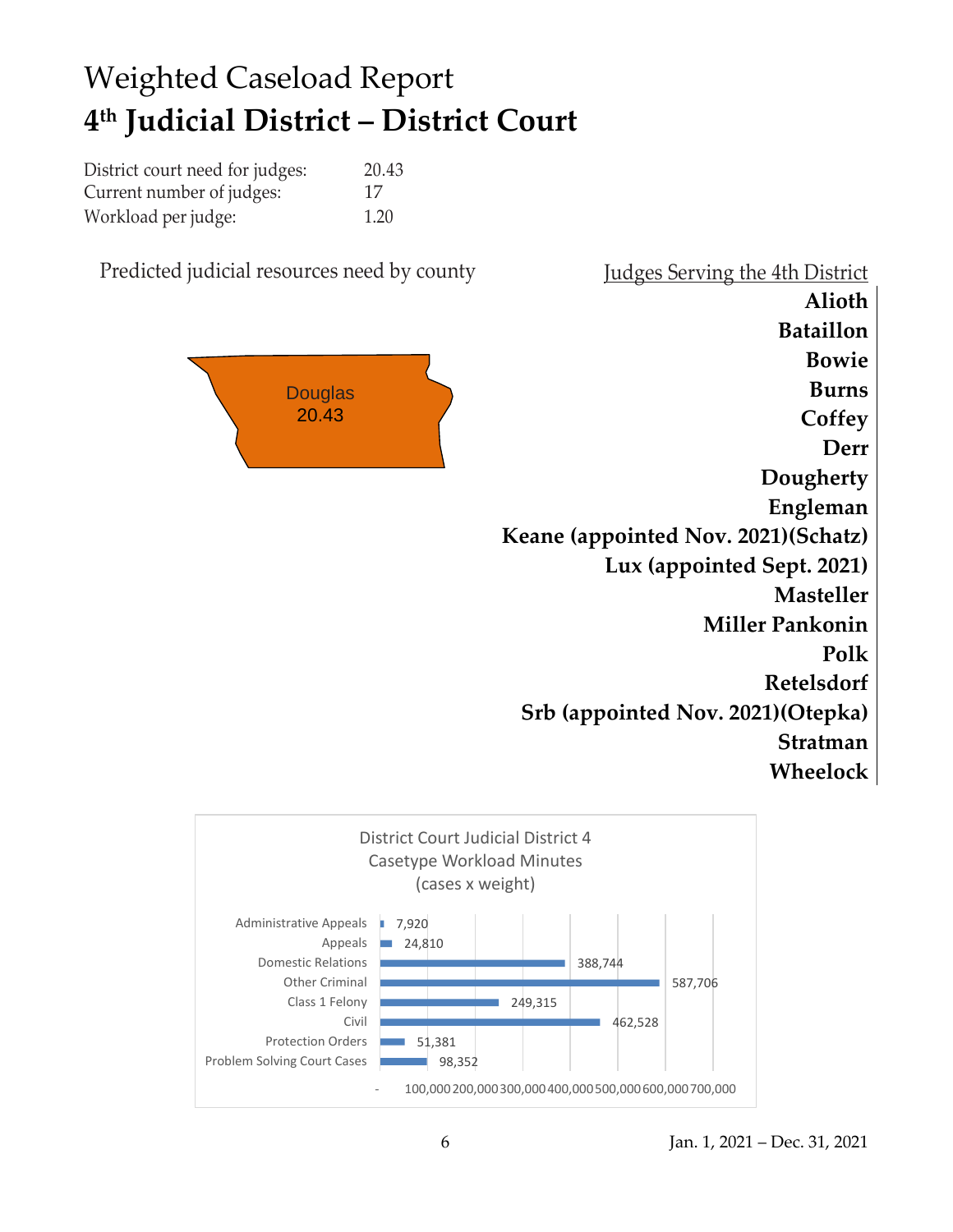## Weighted Caseload Report **5 th Judicial District - District Court**

| District court need for judges: | 3.52 |
|---------------------------------|------|
| Current number of judges:       | 4    |
| Workload per judge:             | 0.88 |



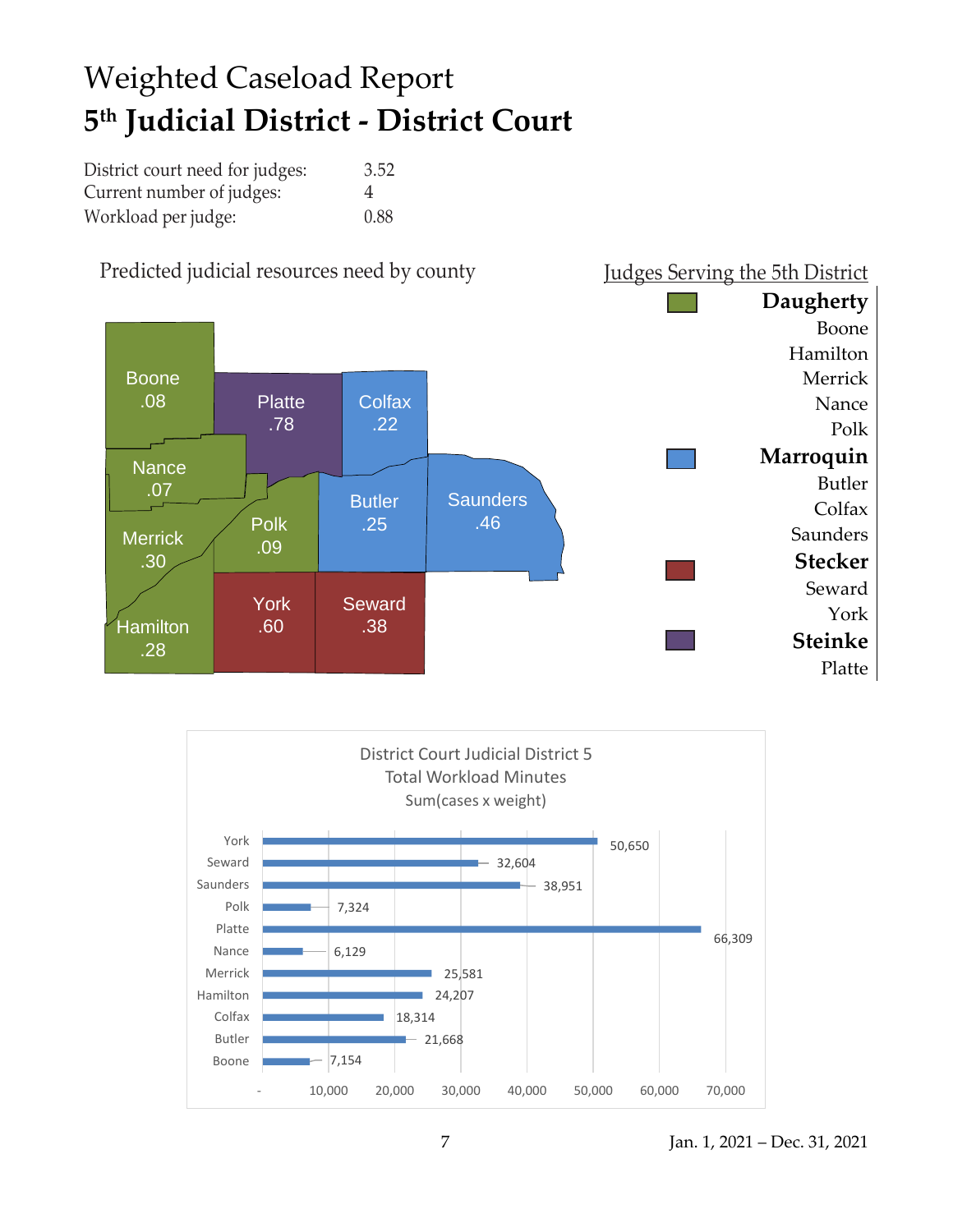## Weighted Caseload Report **6 th Judicial District – District Court**

| District court need for judges: | 2.47 |
|---------------------------------|------|
| Current number of judges:       | 3    |
| Workload per judge:             | 0.82 |

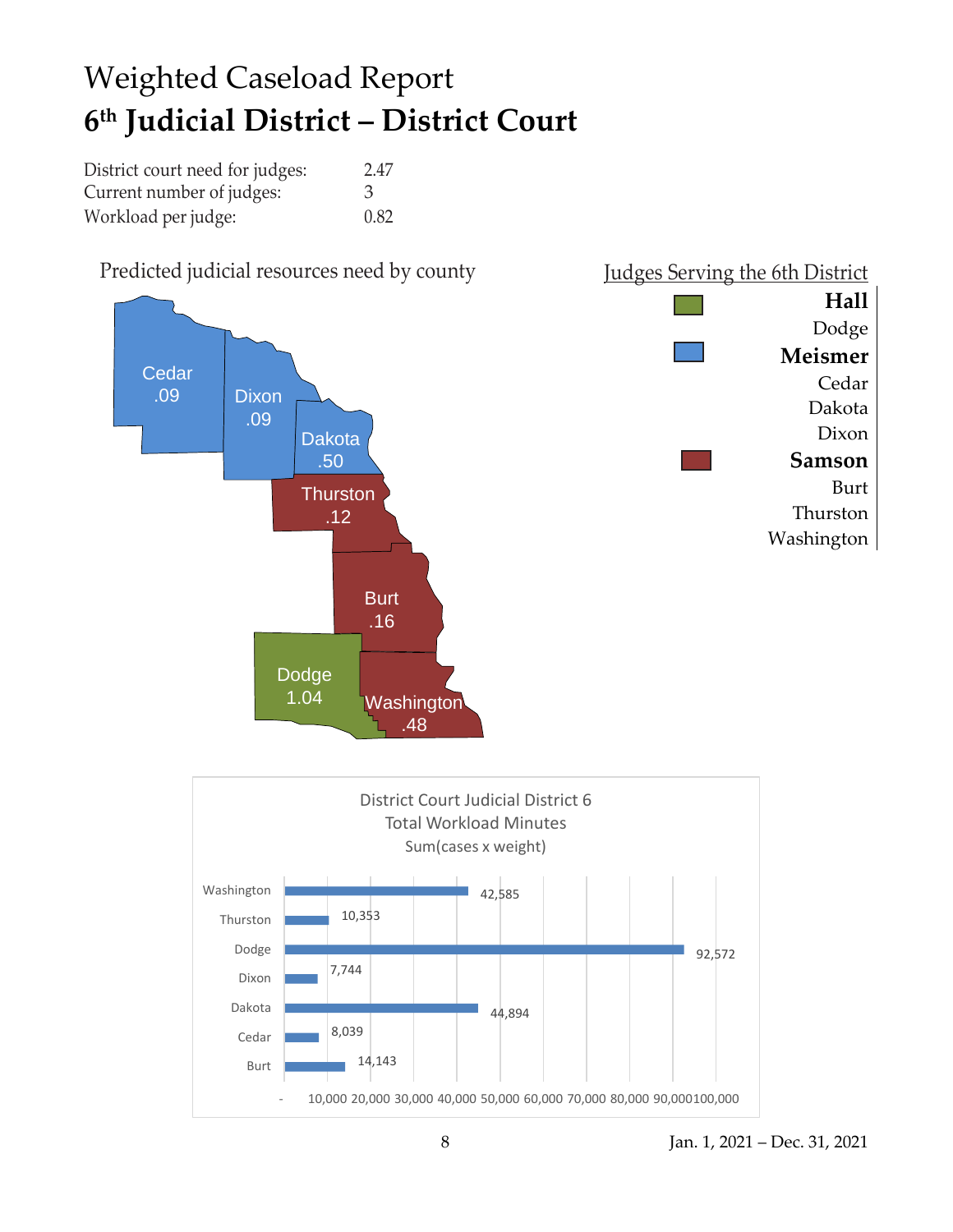## Weighted Caseload Report 7 th Judicial District – District Court

| District court need for judges: | 2.22          |
|---------------------------------|---------------|
| Current number of judges:       | $\mathcal{D}$ |
| Workload per judge:             | 1.11          |

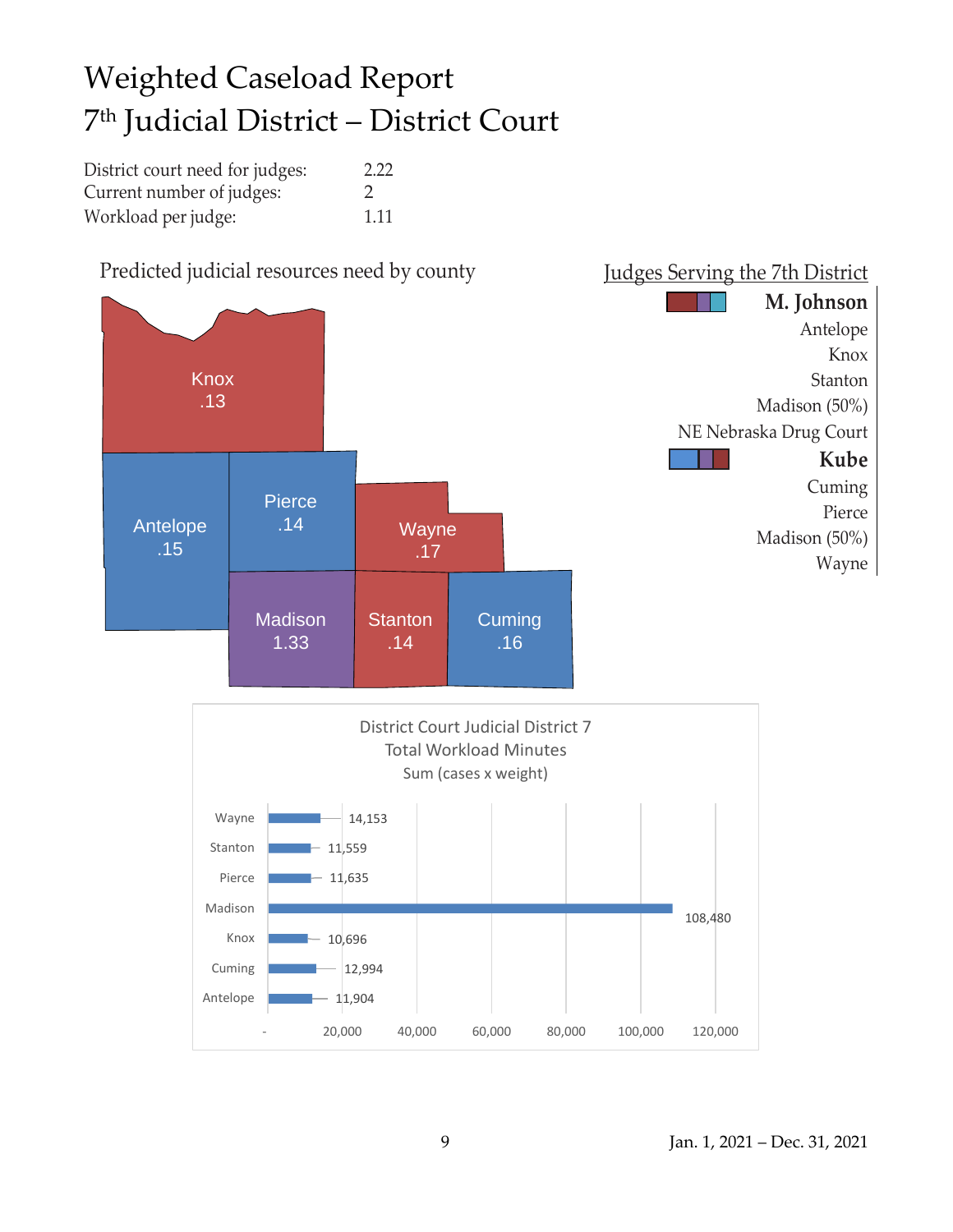## Weighted Caseload Report 8 th Judicial District – District Court

| District court need for judges: | 1.34          |
|---------------------------------|---------------|
| Current number of judges:       | $\mathcal{L}$ |
| Workload per judge:             | 0.67          |

### Predicted judicial resources need by county Judges Serving the 8th District

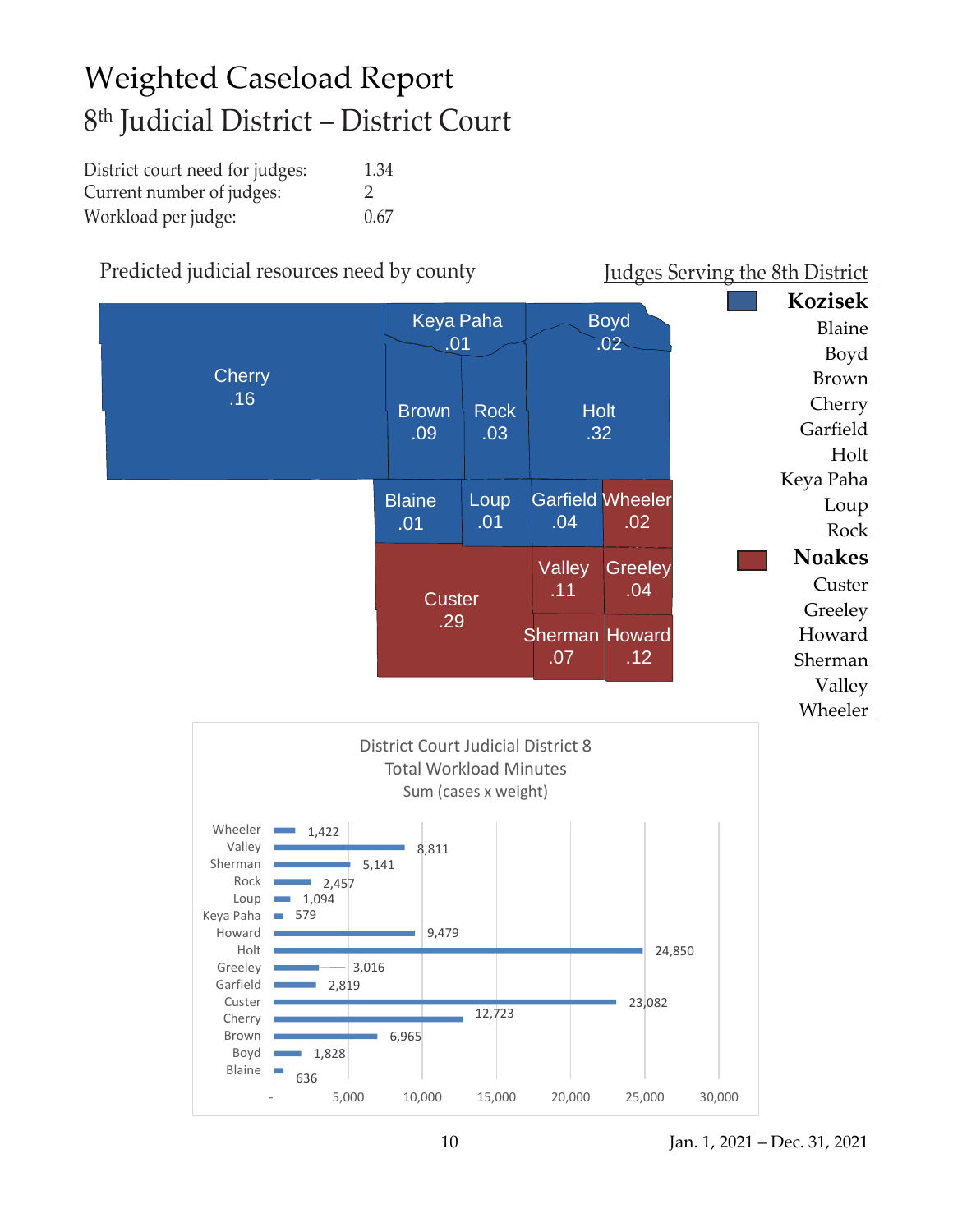### Weighted Caseload Report

### 9 th Judicial District – District Court

| District court need for judges: | 3.90 |
|---------------------------------|------|
| Current number of judges:       | 4    |
| Workload per judge:             | 0.98 |

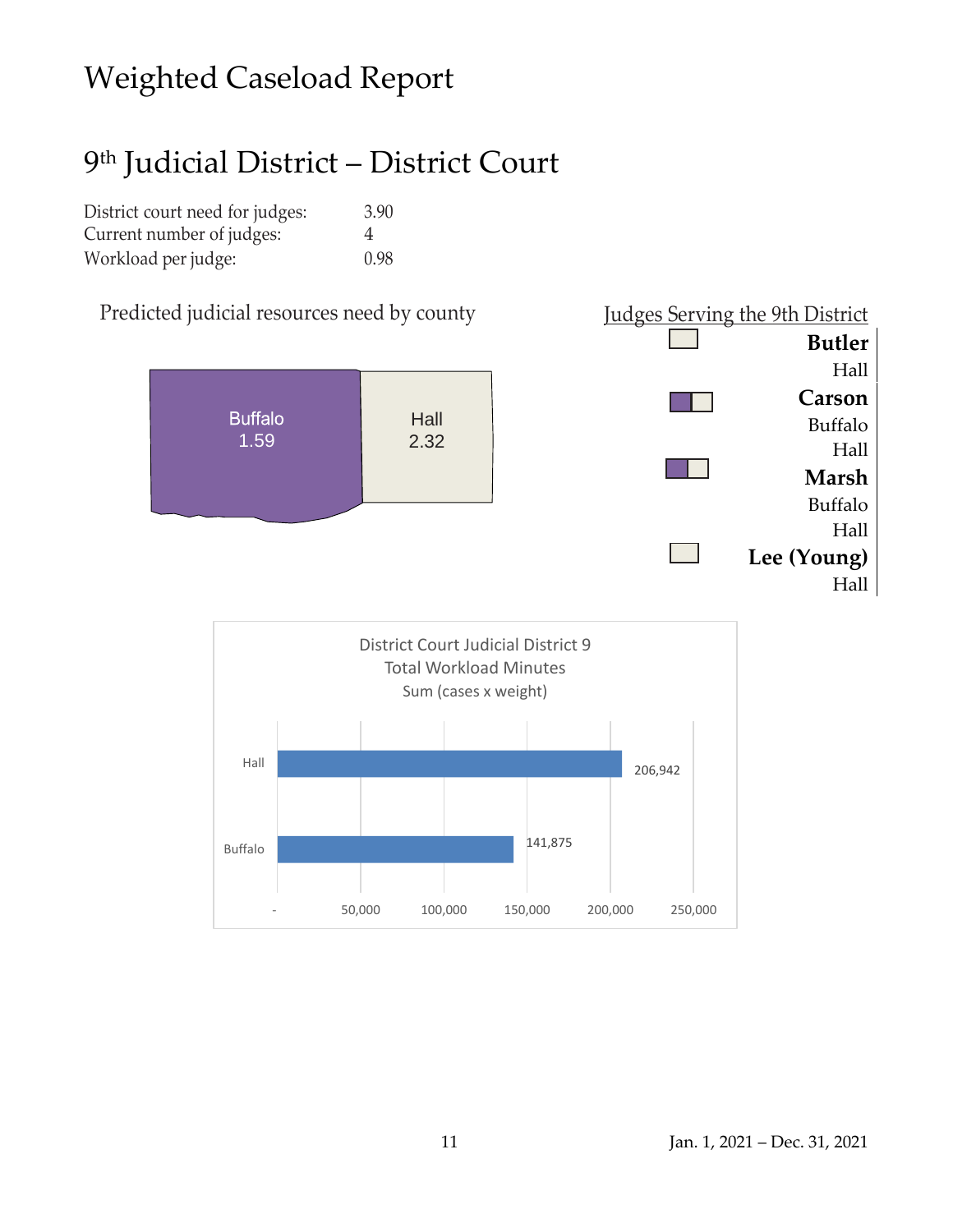## Weighted Caseload Report 10th Judicial District – District Court

| District court need for judges: | 2.21 |
|---------------------------------|------|
| Current number of judges:       |      |
| Workload per judge:             | 1.11 |



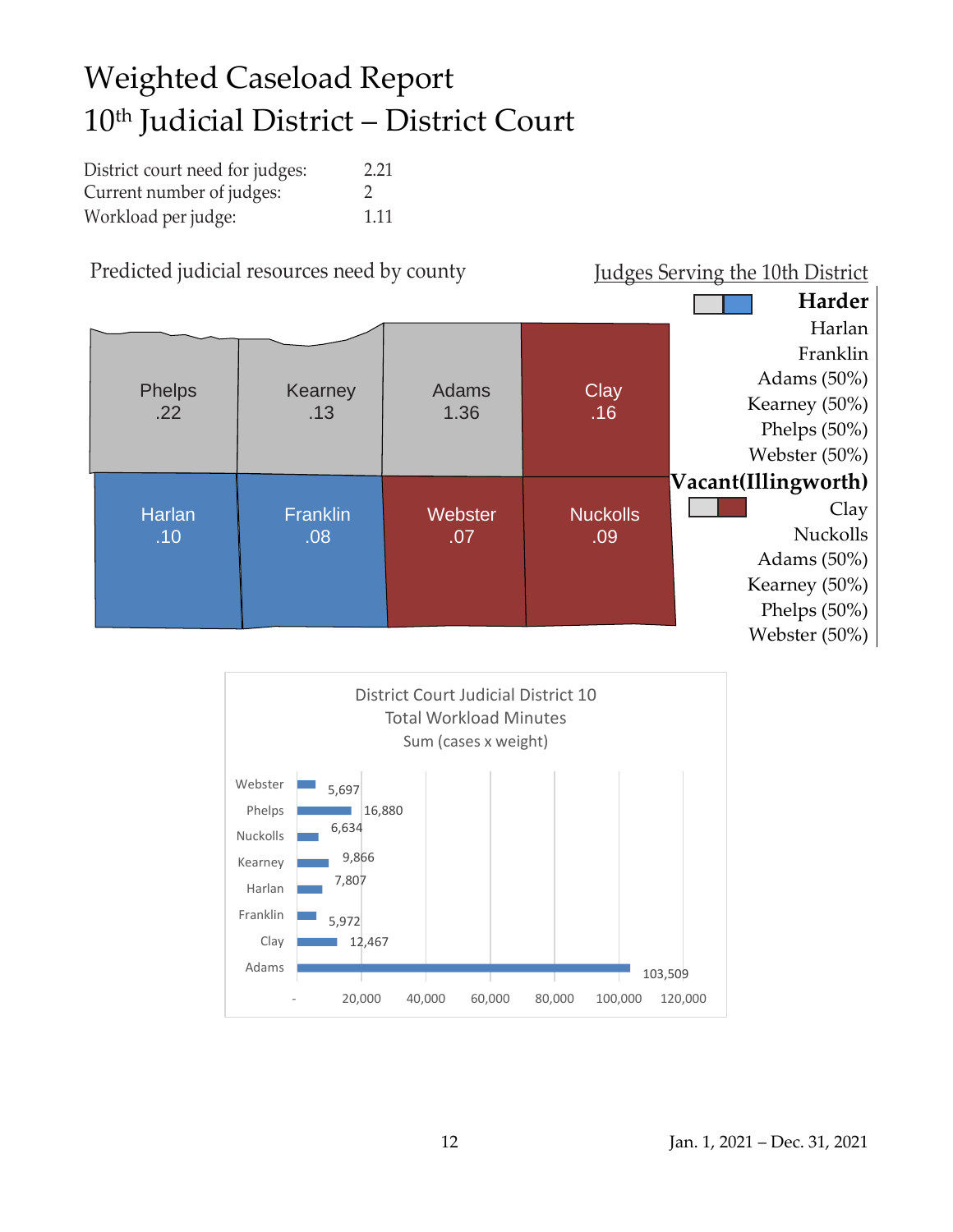## Weighted Caseload Report 11th Judicial District – District Court

| District court need for judges: | 4.26 |
|---------------------------------|------|
| Current number of judges:       | 4    |
| Workload per judge:             | 1.07 |

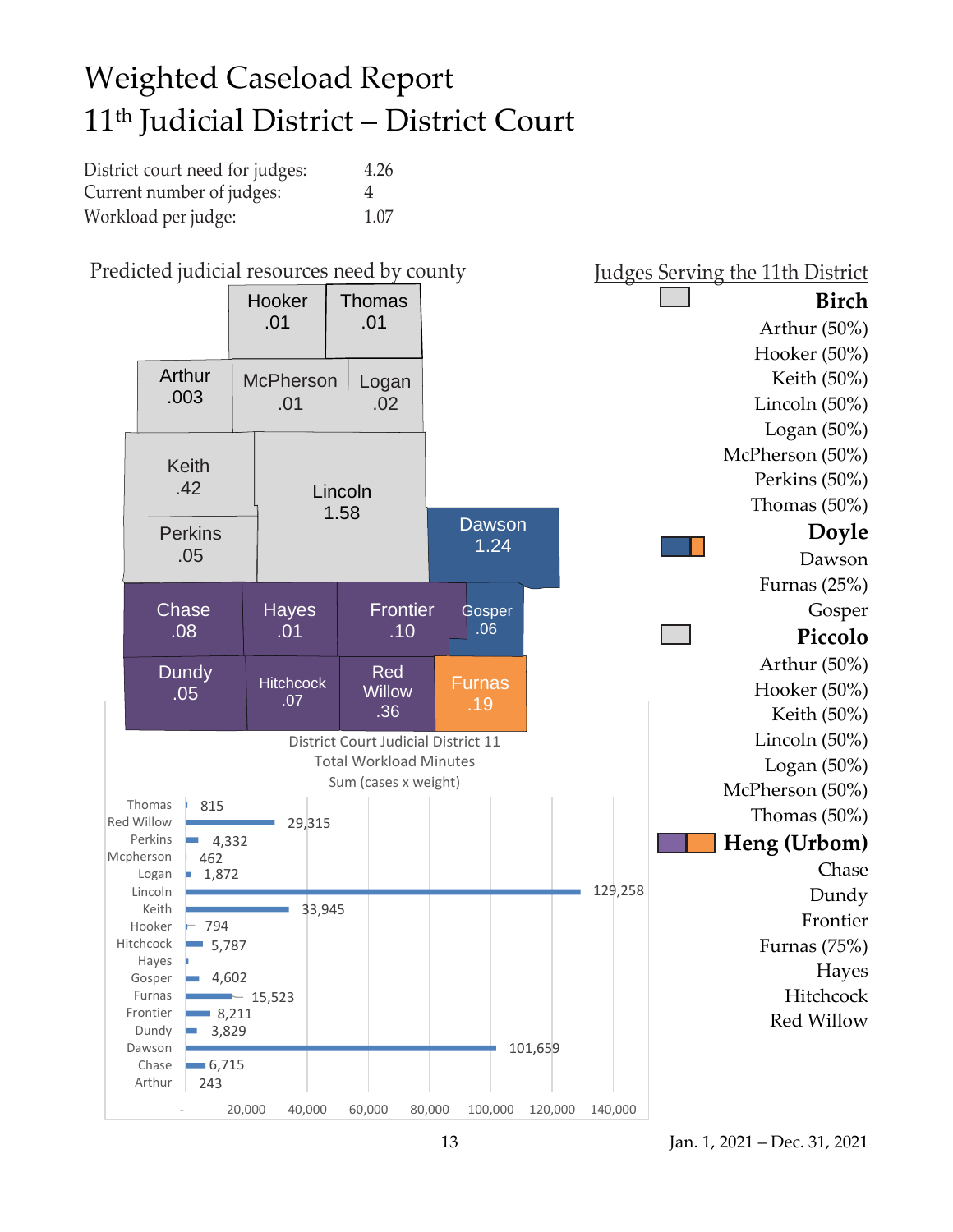## Weighted Caseload Report 12th Judicial District – District Court

| District court need for judges: | 3.85           |
|---------------------------------|----------------|
| Current number of judges:       | $\overline{4}$ |
| Workload per judge:             | 0.96           |